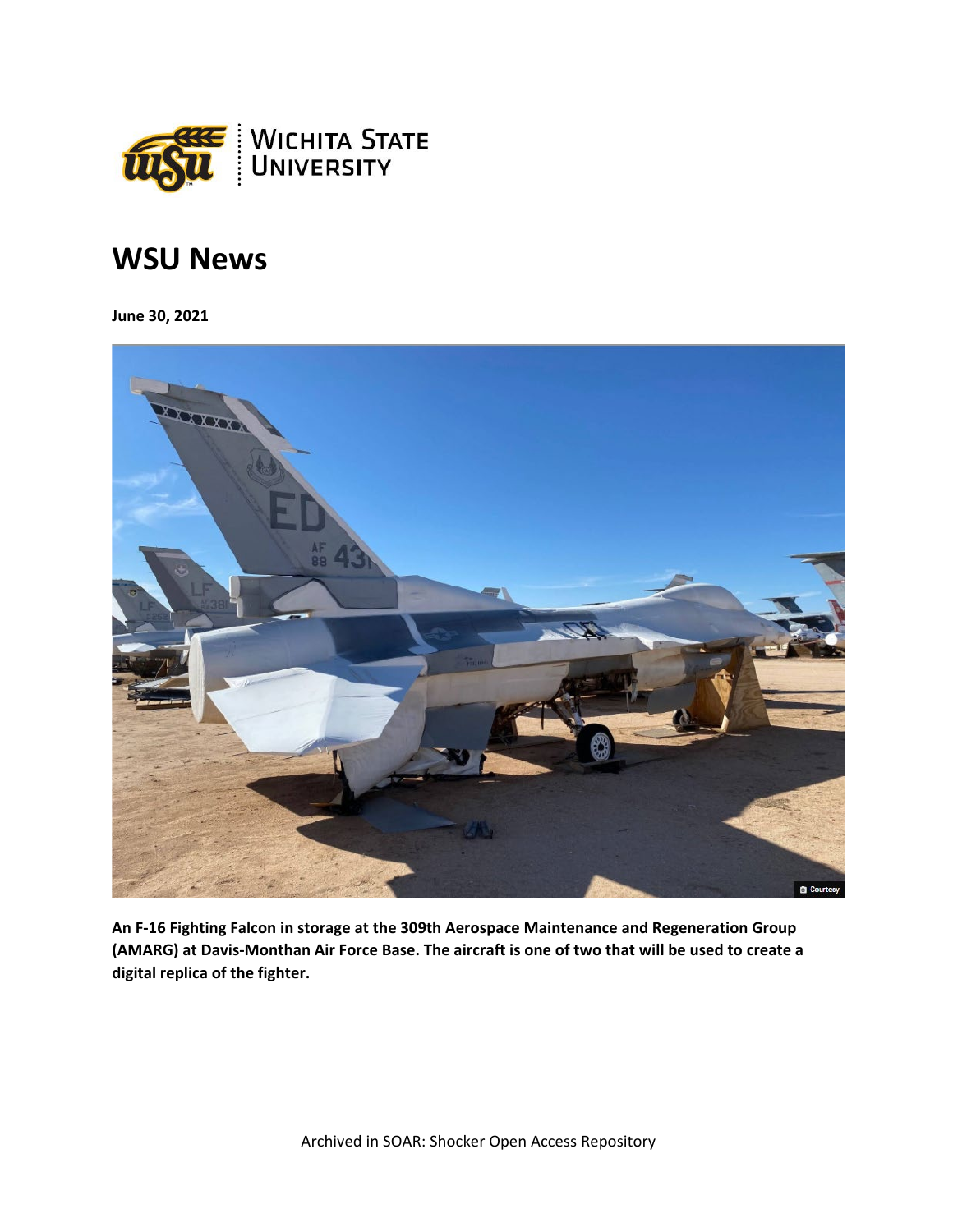## **Air Force to develop F-16 'digital twin' with help from Wichita State NIAR**

## **By WSU Strategic Communications**

The U.S. Air Force is launching a new program with Wichita State University's National Institute for Aviation Research (NIAR) to make a digital replica of the F-16 Fighting Falcon in an effort to improve the sustainment and modernization of F-16s operating around the world.

The Air Force Life Cycle Management Center's F-16 Program Office is sponsoring the project through a new contract with Wichita State, which will involve the disassembly and scanning of two F-16s – located at 309th Aerospace Maintenance and Regeneration Group (AMARG) at Davis-Monthan Air Force Base – to create a "digital twin."

The project is expected to last four years, involves the collection of data essential for future efforts to keep the F-16 fleet operational and effective. This effort lays the groundwork for a multitude of potential future efforts in F-16 digital engineering.

Part of the initiative includes creating an adjustable 3D model of the plane.

"Our goal is to create a full-scale 3D model of the aircraft, with the exception of the engine," said 1st Lt. Connor Crandall, Digital Twin Program Manager within the Fighters and Advanced Aircraft Directorate. "The data will be used to help address future parts obsolescence and mitigate supply chain risks because we won't have to rely on legacy manufacturing sources and processes. We'll have the 3D models and designs that we can send to the manufacturers we choose."

NIAR will also create 3D models of some of the larger systems on the aircraft, such as the environmental control, hydraulic and fuel systems on the aircraft.

*II* These programs provide applied learning opportunities for Wichita State graduate and undergraduate students, which, in turn, allows the military to grow its future workforce."

- John Tomblin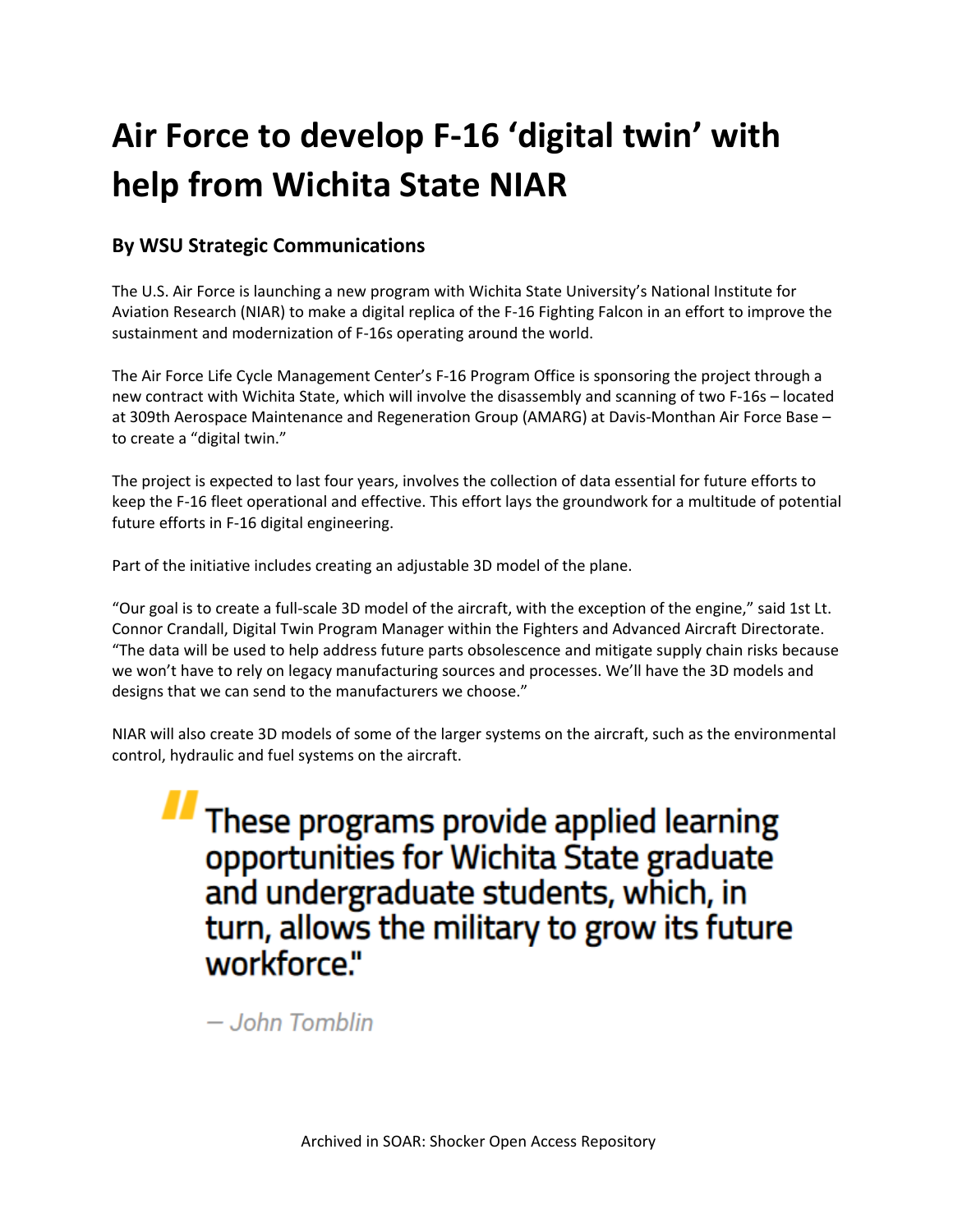Lockheed-Martin is also engaged in this digital engineering effort and excited about the possibilities.

"Using a proven platform like the F-16 to advance digital twin data models allows our team to demonstrate a further reduction in lifecycle cost for sustainability while also introducing additional capability through digital thread continuity," says Aaron Martin, StarDrive program manager, Lockheed Martin Skunk Works®. "This project is indicative of how Lockheed Martin's technology investments will allow us to make even faster progress on future programs."

Upon completion of the project, the Air Force expects to save time and money on sustainment.

"Maintainers and engineers work diligently to deliver aircraft to the fight, and it costs a lot of time, money and effort to break out an aircraft for updates and repairs," said Capt. Jamee Boyer, an F-16 structural engineer. "It also costs money to develop a solution that doesn't really work. With a 3D model, we can model different solutions in a virtual environment and see if they work, before having maintainers remove parts that may not need to be removed. Consequently, this would reduce maintenance workload, provide an innovative tool for engineers and prevent aircraft being removed from the flying schedule."

While not the focus of the project, the digital twin effort lays the foundation for the potential future use of augmented reality and virtual reality training for F-16 aircrew members and maintainers.

"NIAR is eager to transition sustainment of the legacy F-16C into the 3D digital age," said Melinda Laubach-Hock, NIAR F-16 Program Manager and Director of Sustainment. "Developing a virtual engineering environment that integrates structures and systems components will provide a virtual test bed for future modifications and other sustainment actions prior to physical implementation. Virtually testing prior to implementation will streamline the process, reduce airframe downtime, and increase mission readiness of this key military asset."

Top leaders in F-16, NIAR, and Lockheed-Martin have already convened on multiple occasions to discuss the effort and the possibilities it can unlock for the future.

Col. Tim Bailey, F-16 System Program Manager, explained the effort as follows: "As part of AFMC's Digital Campaign, we are modeling not only the structural portion of the F-16 but breaking new ground by also developing digital performance models of the hydraulic system, fuel system and environmental control system. This integrated digital engineering environment enables never-before possibilities for sustainment and modification through automation and much greater insight into the performance loads on our structure and systems during development. With the combined efforts of NIAR and Lockheed Martin we will push the boundaries of digital engineering across the USAF's largest fleet."

Leaders at Lockheed-Martin and NIAR are excited about the collaboration.

"We are proud to partner with the Air Force and NIAR to further digital engineering approaches for the F-16," says Danya Trent, vice president, Lockheed Martin F-16 Program. "The use of advanced and emerging technologies across F-16 development, production and sustainment ensure the F-16 remains cost-effective, digitally connected and ready for any mission."